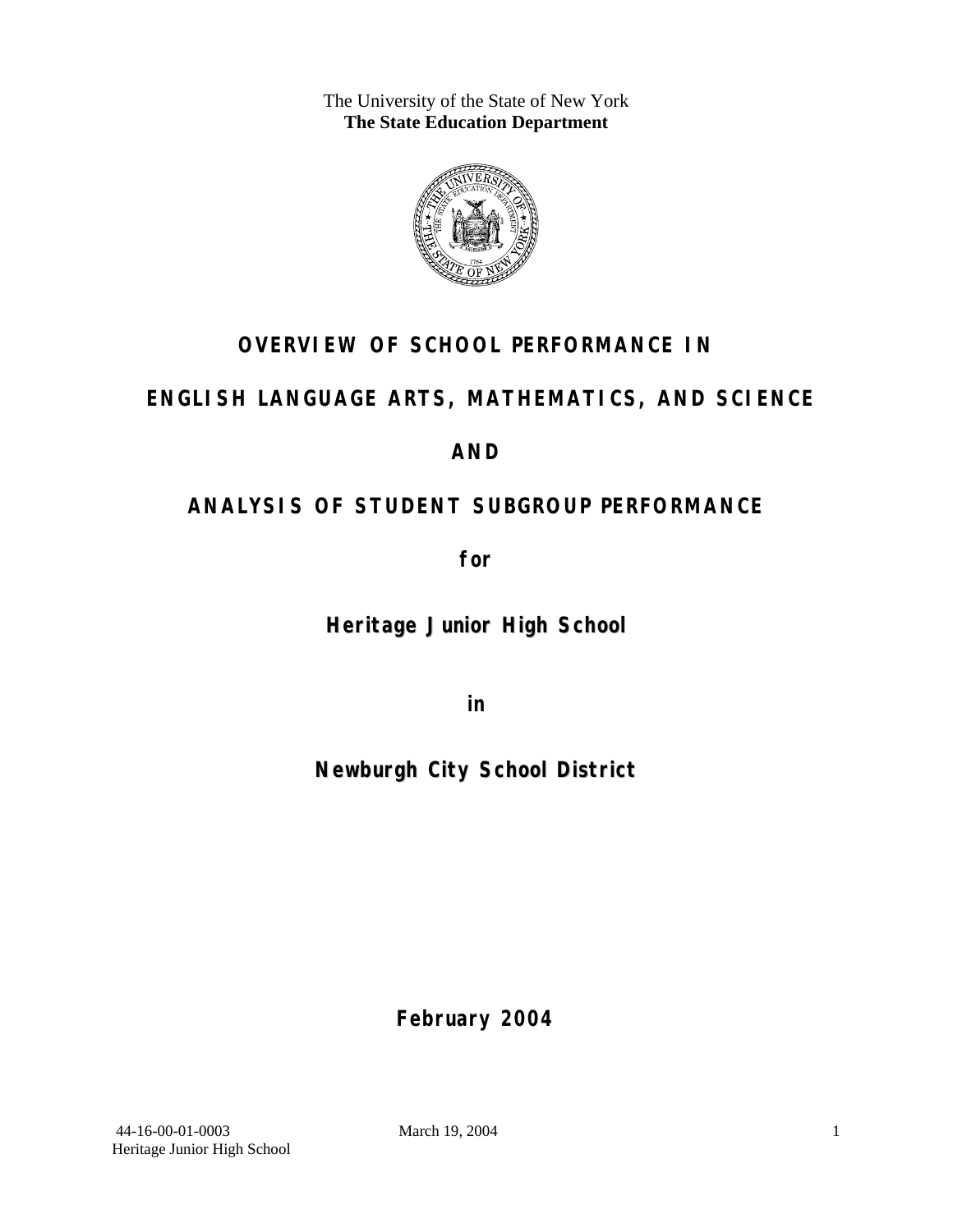### **THE UNIVERSITY OF THE STATE OF NEW YORK**

### **Regents of The University**

| Tonawanda             |
|-----------------------|
| <b>Hollis</b>         |
| Staten Island         |
| New Rochelle          |
| Peru                  |
| Huntington            |
| <b>North Syracuse</b> |
| New York              |
| <b>Belle Harbor</b>   |
| Buffalo               |
| Hartsdale             |
| Albany                |
| <b>Bronx</b>          |
| New York              |
| <b>Binghamton</b>     |
| Rochester             |

#### **President of The University and Commissioner of Education**

RICHARD P. MILLS

**Deputy Commissioner for Elementary, Middle, Secondary and Continuing Education**  JAMES A. KADAMUS

#### **Coordinator, School Operations and Management Services**

CHARLES SZUBERLA

#### **Coordinator, Information and Reporting Services**

MARTHA P. MUSSER

The State Education Department does not discriminate on the basis of age, color, religion, creed, disability, marital status, veteran status, national origin, race, gender, genetic predisposition or carrier status, or sexual orientation in its educational programs, services and activities. Portions of this publication can be made available in a variety of formats, including braille, large print or audio tape, upon request. Inquiries concerning this policy of nondiscrimination should be directed to the Department's Office for Diversity, Ethics, and Access, Room 530, Education Building, Albany, NY 12234. **Requests for additional copies of this publication may be made by contacting the Publications Sales Desk, Room 309, Education Building, Albany, NY 12234.** 

Please address all correspondence about this report that is not related to data corrections to:

*School Report Card Coordinator Information and Reporting Services Team New York State Education Department Room 863 EBA 89 Washington Avenue Albany, NY 12234*  E-mail: *RPTCARD@mail.nysed.gov*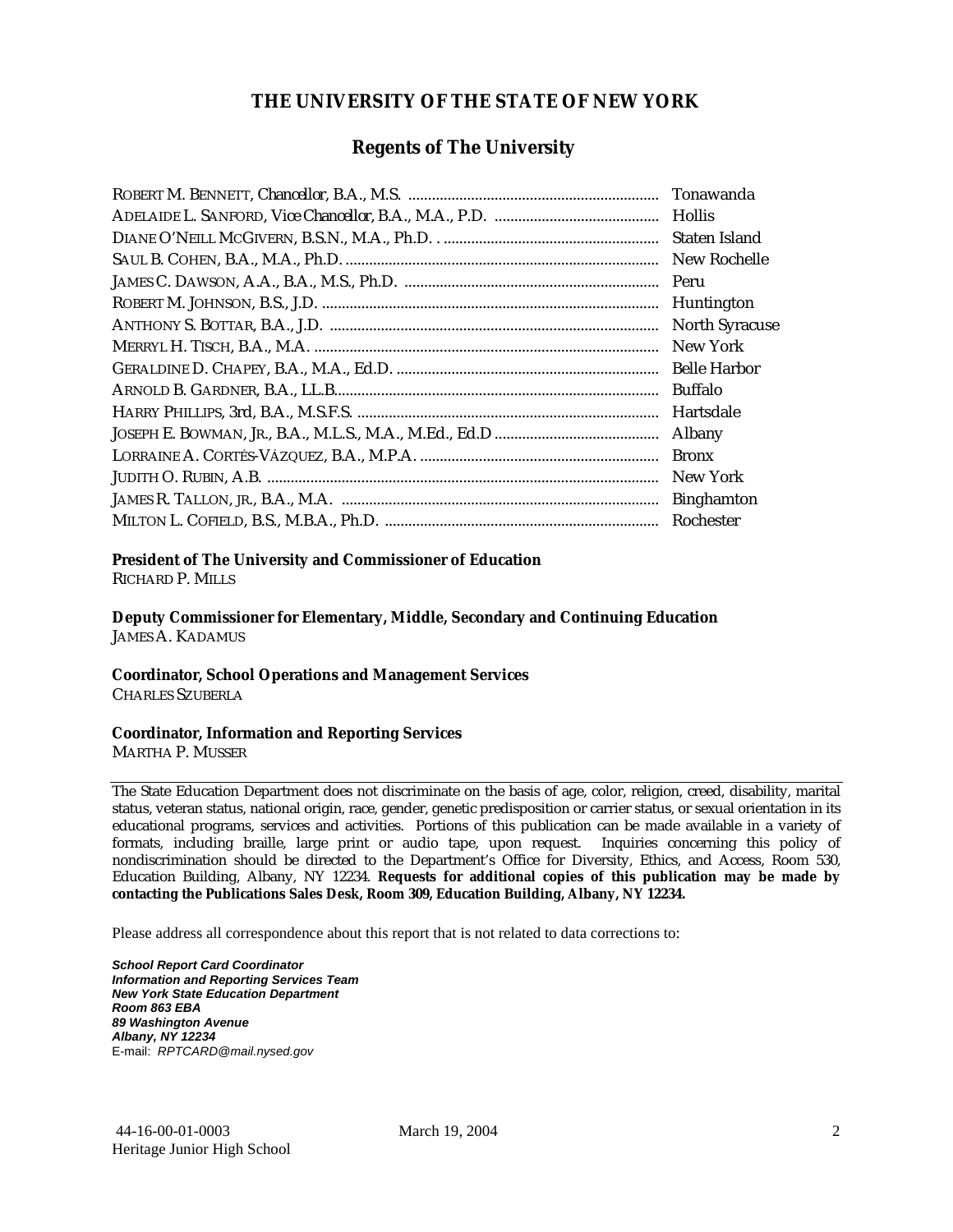The *New York State School Report Card* is an important part of the Board of Regents effort to raise learning standards for all students. It provides information to the public on student performance and other measures of school and district performance. Knowledge gained from the school report card on a school's strengths and weaknesses can be used to improve instruction and services to students.

The *New York State School Report Card* consists of three parts: the *Overview of School Performance in English Language Arts, Mathematics, and Science and Analysis of Student Subgroup Performance,* the *Comprehensive Information Report,* and the *School Accountability Report*. The *Overview and Analysis* presents performance data on measures required by the federal No Child Left Behind Act: English, mathematics, science, and graduation rate. Performance data on other State assessments can be found in the *Comprehensive Information Report*. The *School Accountability Report* provides information as to whether a school is making adequate progress toward enabling all students to achieve proficiency in English and mathematics.

State assessments are designed to help ensure that all students reach high learning standards. They show whether students are getting the foundation knowledge they need to succeed at the elementary, middle, and commencement levels and beyond. The State requires that students who are not making appropriate progress toward the standards receive academic intervention services.

In the *Overview*, performance on the elementary- and middle-level assessments in English language arts and mathematics and on the middle-level science test is reported in terms of mean scores and the percentage of students scoring at each of the four levels. These levels indicate performance on the standards from seriously deficient to advanced proficiency. Performance on the elementary-level science test is reported in terms of mean scores and the percentage of students making appropriate progress. Regents examination scores are reported in four score ranges. Scores of 65 to 100 are passing; scores of 55 to 64 earn credit toward a local diploma (with the approval of the local board of education). Though each elementary- and middle-level assessment is administered to students in a specific grade, secondary-level assessments are taken by students when they complete the coursework for the core curriculum. Therefore, the performance of students at the secondary level is measured for a student cohort rather than a group of students at a particular grade level. Students are grouped in cohorts according to the year in which they first entered grade 9.

The assessment data in the *Overview and Analysis* are for all tested students in the school, including general-education students and students with disabilities. In the *Overview*, each school's performance is compared with that of schools similar in grade level, district resources, and student needs as indicated by income and limited English proficiency (LEP) status. Each district's performance is compared with that of all public schools statewide. In the *Analysis*, performance is disaggregated by race/ethnicity, disability status, gender, LEP status, income level, and migrant status.

Explanations of terms referred to or symbols used in this part of the school report card may be found in the glossary on the last page. Further information on the school report card may be found in the guide, *Understanding Your School Report Card: February 2004*, available on the Information and Reporting Services Web site at www.emsc.nysed.gov/irts.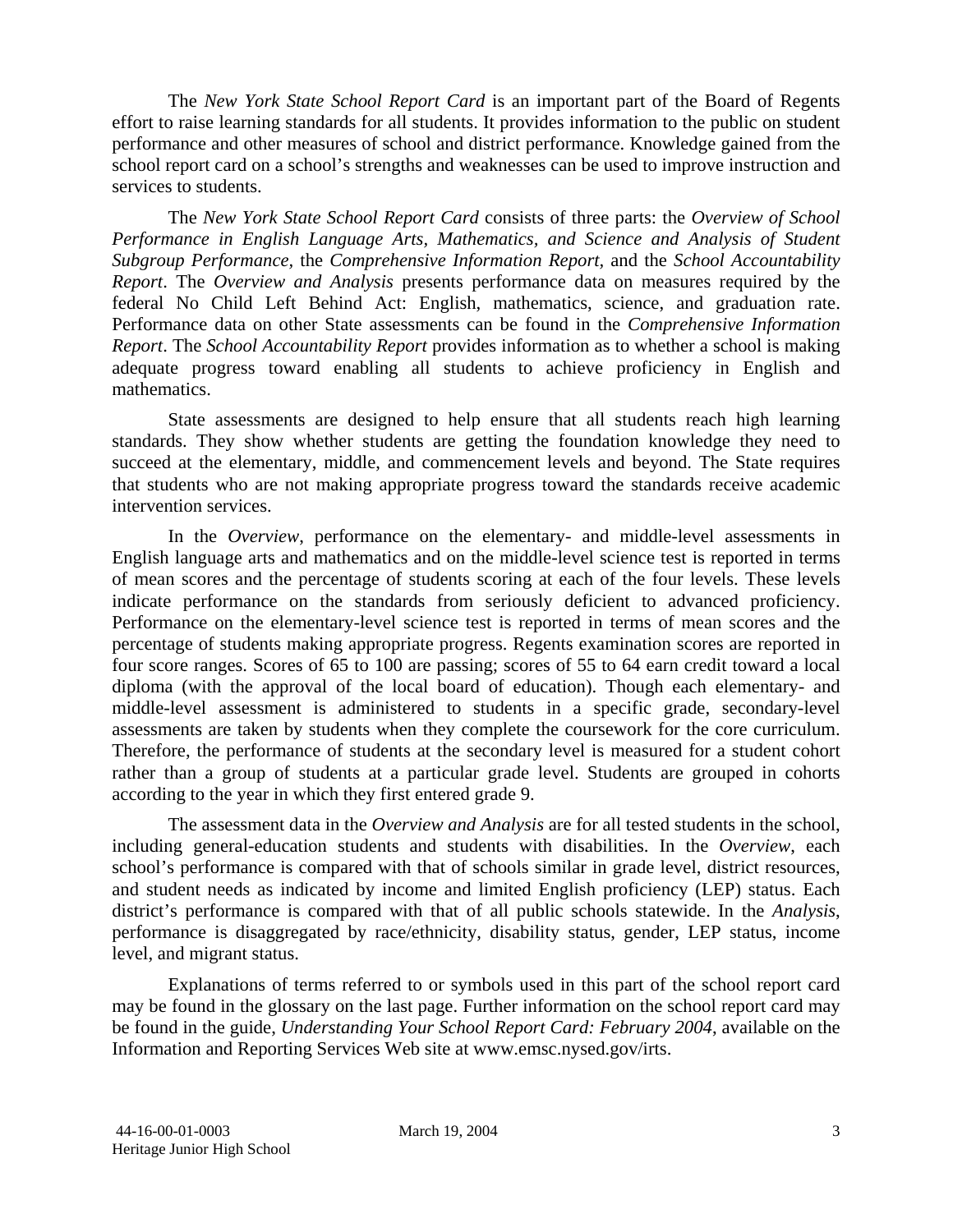# **Overview of School Performance in English Language Arts, Mathematics, and Science**

### **School Profile**

| Principal:<br>Joseph Raiti |             | (845)563-3750<br>Phone:   |
|----------------------------|-------------|---------------------------|
| <b>Organization</b>        | Grade Range | <b>Student Enrollment</b> |
| $2002 - 03$                | 7-9         | 838                       |

|  | 2001–02 School District-wide Total Expenditure per Pupil | \$11,300 |
|--|----------------------------------------------------------|----------|
|--|----------------------------------------------------------|----------|

| <b>Similar</b> | This school is in Similar Schools Group 26. All schools in this group are middle level schools in urban or            |
|----------------|-----------------------------------------------------------------------------------------------------------------------|
| <b>Schools</b> | suburban school districts with high student needs in relation to district resources. The schools in this group are in |
| <b>Group</b>   | the middle range of student needs for middle level schools in these districts.                                        |
|                |                                                                                                                       |

### **2002–03 Percentage of Core Classes Taught by Highly Qualified Teachers\***

| <b>Percent Taught</b> |
|-----------------------|
| by Highly             |
| Qualified             |
| <b>Teachers</b>       |
| 72%                   |
|                       |

\*For the 2002-03 school year, SED is reporting that teachers of core classes are highly qualified if they are certified to teach those classes. However, No Child Left Behind (NCLB) imposes requirements beyond certification for some teachers to be considered highly qualified. In future years, when New York State uses the NCLB criteria for reporting, certified teachers must fulfill all NCLB requirements to be counted as highly qualified.

#### **2002–03 Percentage of Teachers with No Valid Teaching Certificate\***

| Number of<br><b>Teachers</b> | <b>Percent with No</b><br><b>Valid Teaching</b><br><b>Certificate</b> |
|------------------------------|-----------------------------------------------------------------------|
| 74                           | 16%                                                                   |

\*This count includes teachers with temporary licenses who do not have a valid permanent, provisional, or transitional teaching certificate.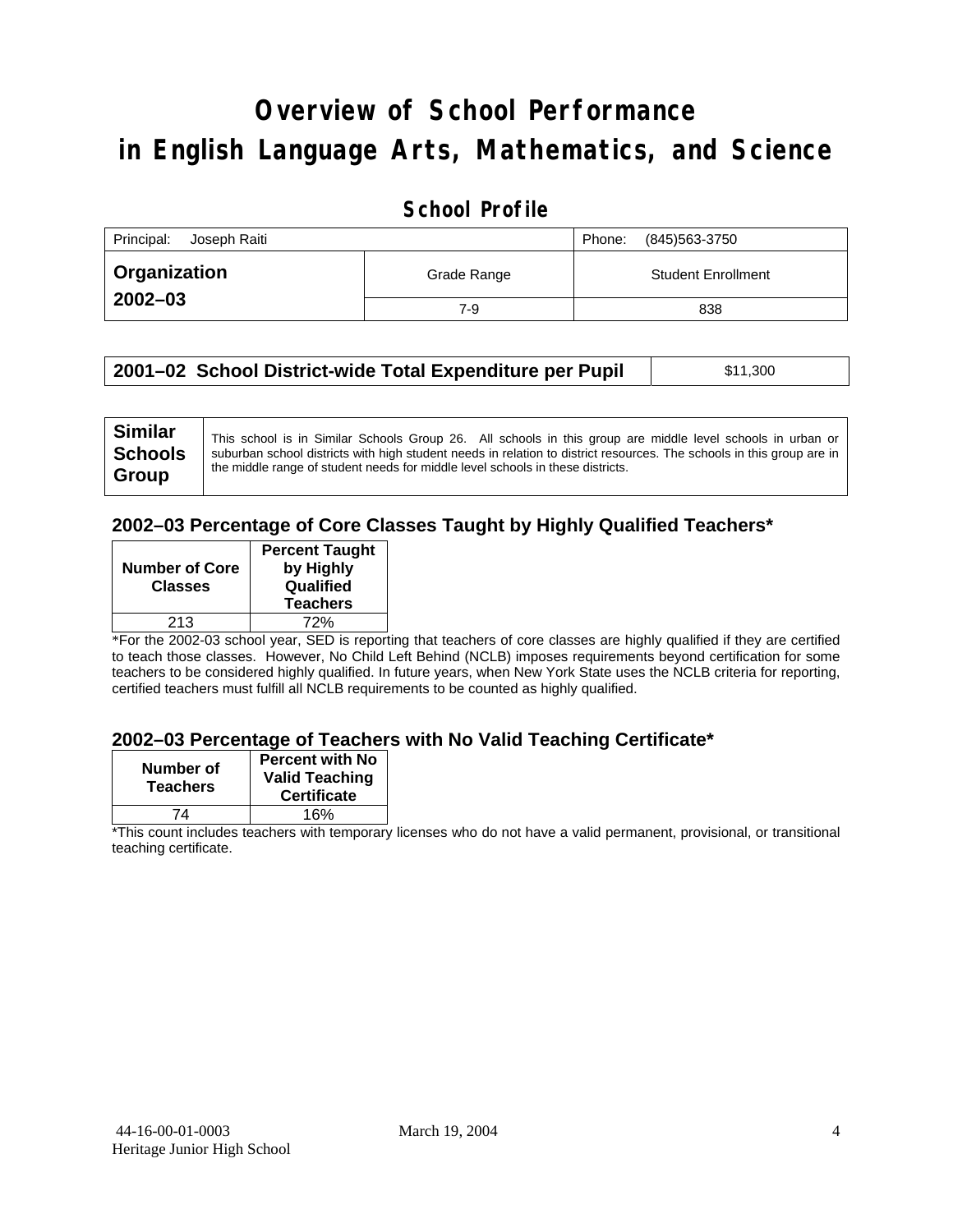### English Language Arts



| <b>Performance at</b><br><b>This School</b> | Level 1<br>527-661 | Level 2<br>662-700 | Level 3<br>701-738 | Level 4<br>739-830 | Total | <b>Mean Score</b> |
|---------------------------------------------|--------------------|--------------------|--------------------|--------------------|-------|-------------------|
| May 2001                                    | 55                 | 118                | 50                 | 9                  | 232   | 683               |
|                                             | Level 1<br>527-659 | Level 2<br>660-698 | Level 3<br>699-737 | Level 3<br>738-830 | Total |                   |
| <b>March 2002</b>                           | 42                 | 132                | 38                 | 15                 | 227   | 683               |
|                                             | Level 1<br>527-657 | Level 2<br>658-696 | Level 3<br>697-736 | Level 4<br>737-830 | Total |                   |
| January 2003                                | 41                 | 150                | 66                 | 9                  | 266   | 684               |

|         | Middle-Level English Language Arts Levels — Listening, Reading, and Writing Standards                         |  |  |
|---------|---------------------------------------------------------------------------------------------------------------|--|--|
| Level 4 | These students <b>exceed the standards</b> and are moving toward high performance on the Regents examination. |  |  |
| Level 3 | These students meet the standards and, with continued steady growth, should pass the Regents examination.     |  |  |
| Level 2 | These students need extra help to meet the standards and pass the Regents examination.                        |  |  |
| Level 1 | These students have serious academic deficiencies.                                                            |  |  |

**Performance of Limited English Proficient Students Taking the New York State English as a Second Language Achievement Test (NYSESLAT) as the Measure of English Language Arts Achievement**

| Grade 8 | <b>Number</b><br>Tested | Level 1 | Level 2 | Level 3 | Level 4 |
|---------|-------------------------|---------|---------|---------|---------|
| 2003    |                         |         |         |         |         |

**Performance of Students with Severe Disabilities on the New York State Alternate Assessment (NYSAA) in English** 

| Grade 8     | Number<br>Tested | AA-Level 1 | AA-Level 2 | AA-Level 3 | AA-Level 4 |
|-------------|------------------|------------|------------|------------|------------|
| $2002 - 03$ |                  |            |            |            |            |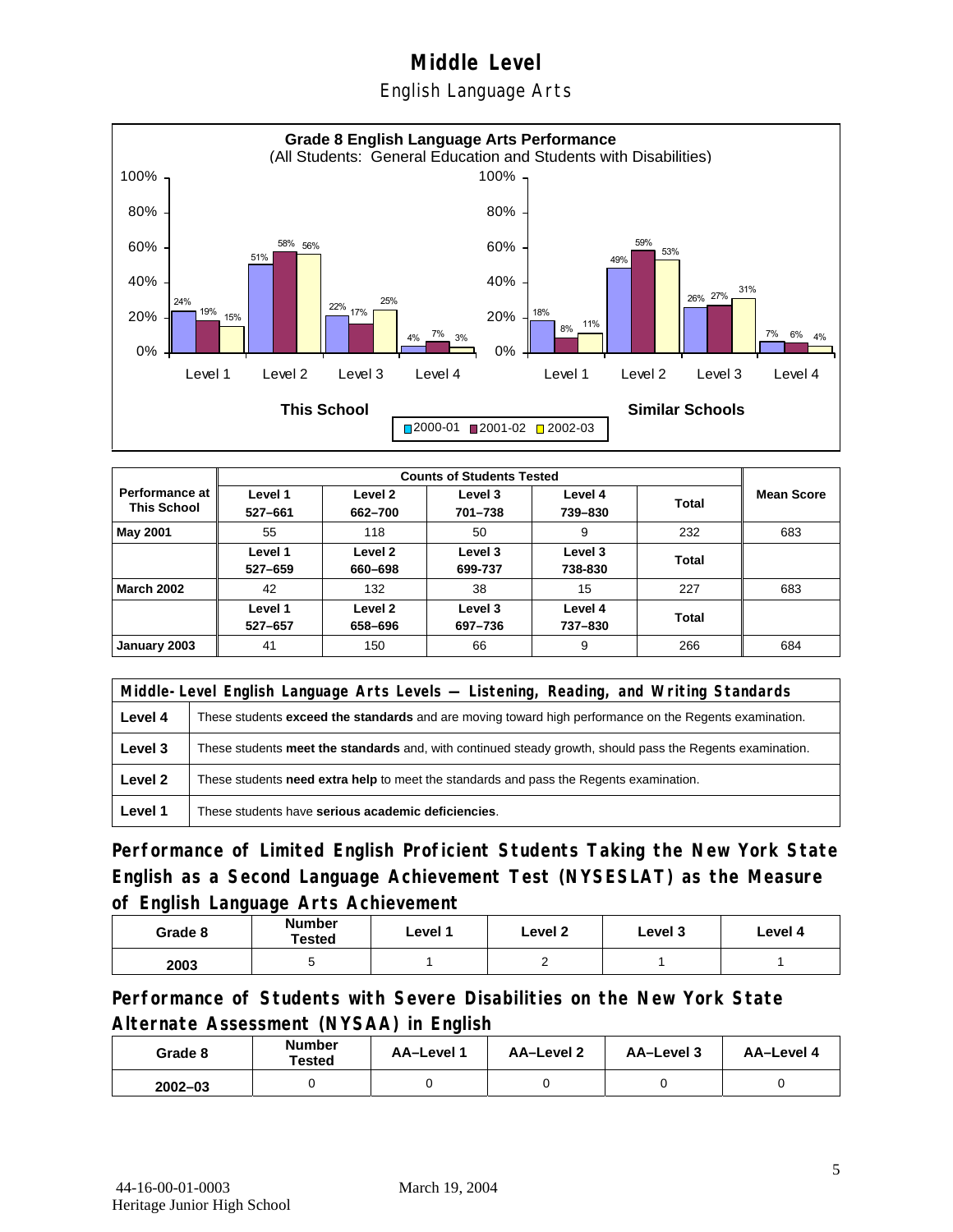### Mathematics



|                                             |                    | <b>Counts of Students Tested</b> |                    |                    |              |                   |
|---------------------------------------------|--------------------|----------------------------------|--------------------|--------------------|--------------|-------------------|
| <b>Performance at</b><br><b>This School</b> | Level 1<br>517-680 | Level 2<br>681-715               | Level 3<br>716-759 | Level 4<br>760-882 | <b>Total</b> | <b>Mean Score</b> |
| <b>May 2001</b>                             | 95                 | 97                               | 42                 | 4                  | 238          | 687               |
| May 2002                                    | 85                 | 115                              | 36                 |                    | 236          | 686               |
| May 2003                                    | 72                 | 122                              | 63                 |                    | 266          | 695               |

|         | Middle-Level Mathematics Levels — Knowledge, Reasoning, and Problem-Solving Standards                         |  |  |
|---------|---------------------------------------------------------------------------------------------------------------|--|--|
| Level 4 | These students <b>exceed the standards</b> and are moving toward high performance on the Regents examination. |  |  |
| Level 3 | These students meet the standards and, with continued steady growth, should pass the Regents examination.     |  |  |
| Level 2 | These students <b>need extra help</b> to meet the standards and pass the Regents examination.                 |  |  |
| Level 1 | These students have serious academic deficiencies.                                                            |  |  |

### **Performance of Students with Severe Disabilities on the New York State Alternate Assessment (NYSAA) in Mathematics**

| <b>Middle Level</b> | <b>Number</b><br>Tested | AA-Level | AA-Level 2 | AA-Level 3 | AA-Level 4 |  |
|---------------------|-------------------------|----------|------------|------------|------------|--|
| $2002 - 03$         |                         |          |            |            |            |  |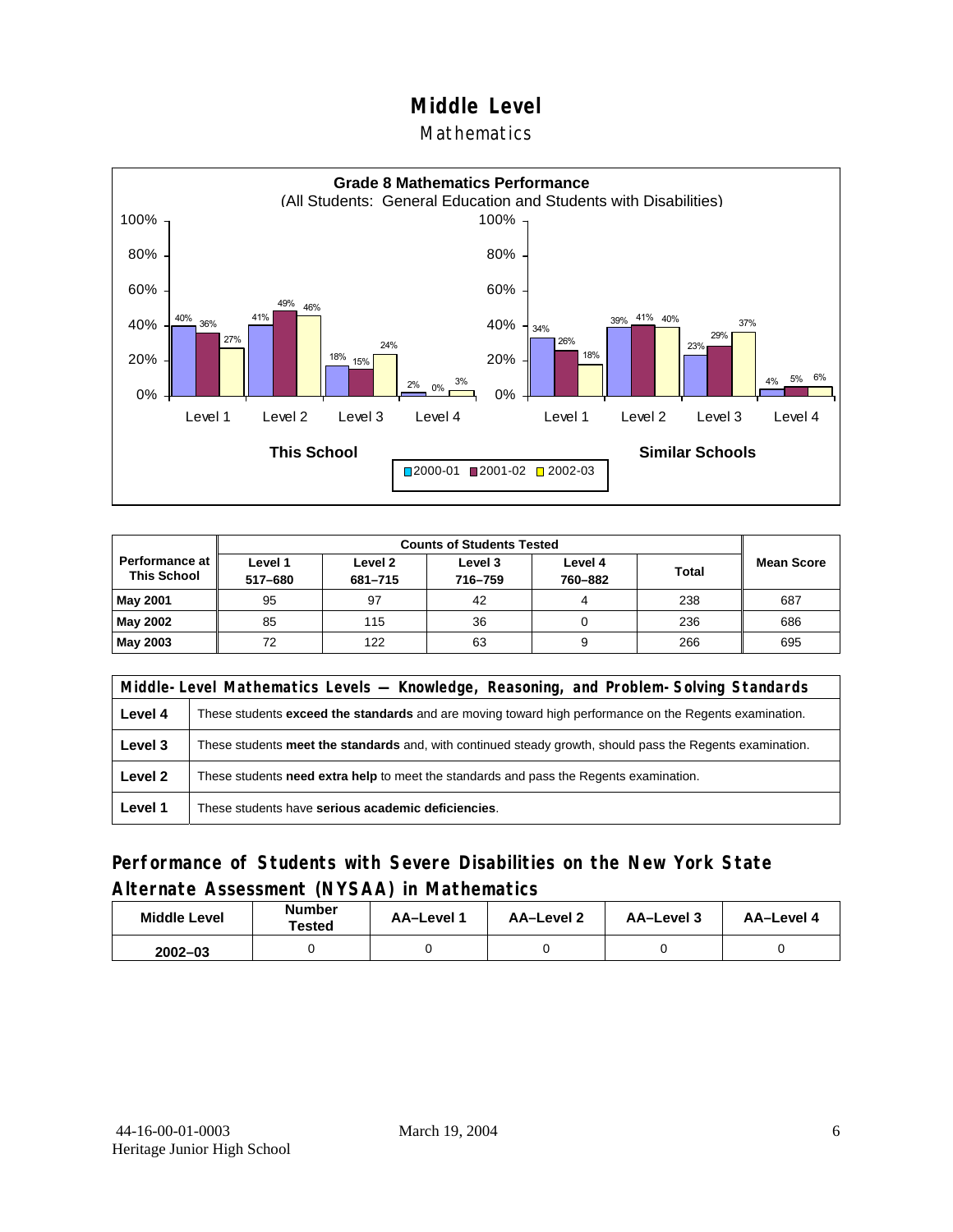#### **Science**



| <b>Performance at This School</b> |                             |         | <b>Counts of Students Tested</b> |         | <b>Mean Score</b> |       |    |
|-----------------------------------|-----------------------------|---------|----------------------------------|---------|-------------------|-------|----|
|                                   |                             | Level 1 | Level 2                          | Level 3 | Level 4           | Total |    |
| <b>June 2002</b>                  | <b>Middle-Level Science</b> | 12      | 67                               | 69      |                   | 149   | 63 |
|                                   | <b>Regents Science</b>      |         |                                  |         |                   |       |    |
| January/                          | <b>Middle-Level Science</b> | 12      |                                  | 127     | 25                | 235   | 69 |
|                                   | June 2003   Regents Science |         |                                  |         | #                 |       |    |

|         | Middle-Level Science Levels - Knowledge, Reasoning, and Problem-Solving Standards*                                                                                                             |  |  |  |  |  |  |  |  |
|---------|------------------------------------------------------------------------------------------------------------------------------------------------------------------------------------------------|--|--|--|--|--|--|--|--|
| Level 4 | These students exceed the standards on the middle-level science test and are moving toward high performance<br>on the Regents examinations or score 85–100 on a Regents science examination.   |  |  |  |  |  |  |  |  |
| Level 3 | These students meet the standards on the middle-level science test and, with continued steady growth, should<br>pass the Regents examinations or score 65–84 on a Regents science examination. |  |  |  |  |  |  |  |  |
| Level 2 | These students <b>need extra help</b> to meet the standards for middle-level science and to pass the Regents<br>examinations or score 55-64 on a Regents science examination.                  |  |  |  |  |  |  |  |  |
| Level 1 | These students have serious academic deficiencies as evidenced in the middle-level science test or score 0–54<br>on a Regents science examination.                                             |  |  |  |  |  |  |  |  |

\*Students may demonstrate proficiency in middle-level science by scoring at Level 3 or above on the middle-level science test or by scoring 65 or above on a Regents examination in science.

### **Performance of Students with Severe Disabilities on the New York State Alternate Assessment (NYSAA) in Science**

| Middle-Level | <b>Number</b><br>Tested | AA-Level 1 | AA-Level 2 | AA-Level 3 | AA-Level 4 |  |
|--------------|-------------------------|------------|------------|------------|------------|--|
| $2002 - 03$  |                         |            |            |            |            |  |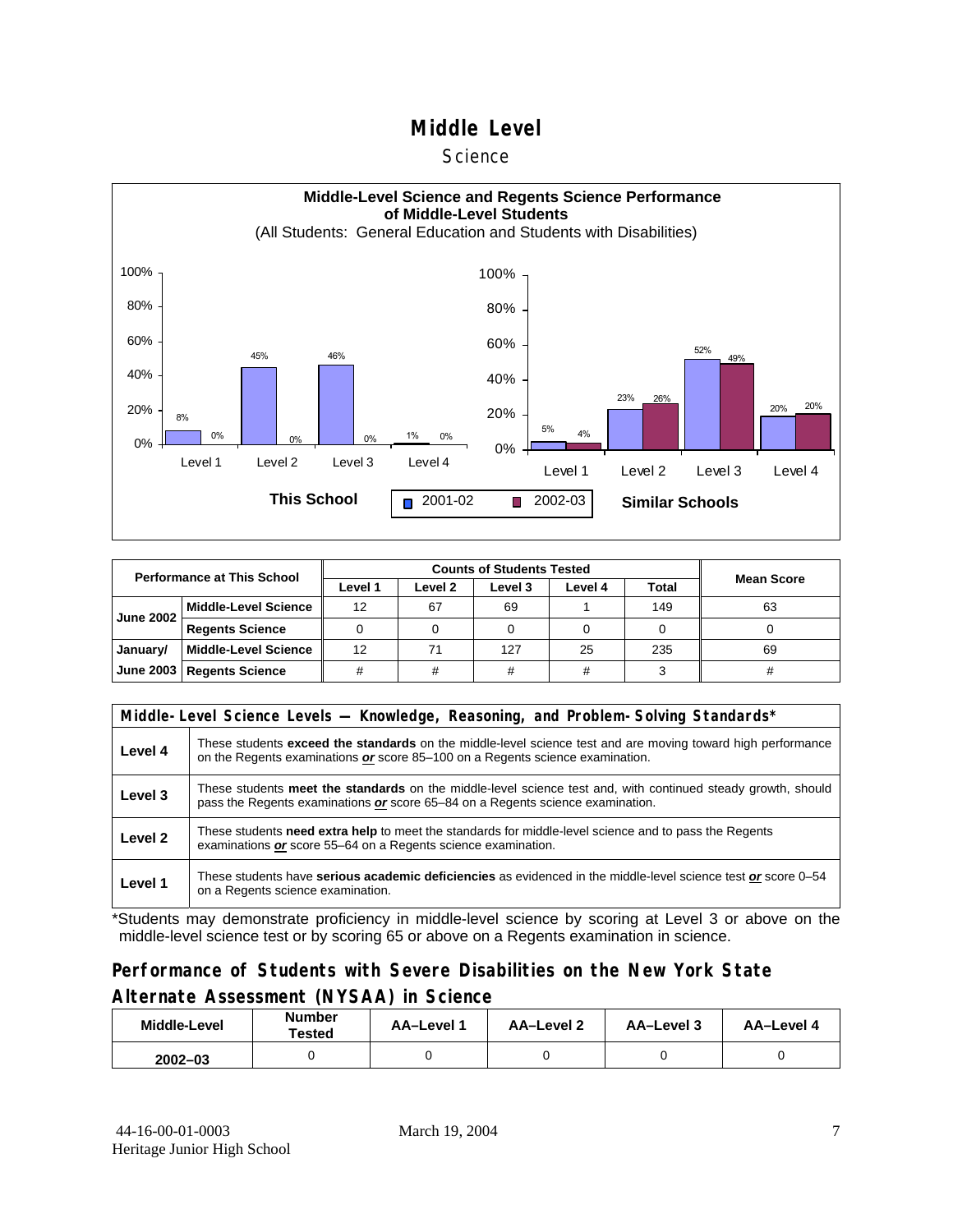# **High School English Achievement after Four Years of Instruction**

The graph and table below present performance of the 1997, 1998, and 1999 cohort members, four years after entering grade 9, in meeting the graduation assessment requirement in English. A score of 65 or above on the Regents comprehensive examination in English is considered passing. Only the highest score of each student is counted, regardless of how many times the student took the examination. In the graph, students passing approved alternatives to this examination are counted as scoring in the 65 to 84 range. RCT results are not included in the graph. In the first table, the numbers of students who met the graduation requirement by passing an approved alternative are listed separately. The second table shows the competency test performance of students with disabilities eligible for the safety net who did not score 55 or above on a Regents examination or approved alternative. Students who score 55 to 64 on the Regents examination in comprehensive English may be given credit towards a local high school diploma if allowed by the district board of education. The data in these tables and chart show the performance of the cohorts as of June  $30<sup>th</sup>$  of the fourth year after first entering grade 9.



| English Graduation Requirement Achievement after Four Years of High School* |                                                                                                                                                                                                                                                                           |  |  |  |  |  |  |  |  |  |  |
|-----------------------------------------------------------------------------|---------------------------------------------------------------------------------------------------------------------------------------------------------------------------------------------------------------------------------------------------------------------------|--|--|--|--|--|--|--|--|--|--|
|                                                                             | <b>Cohort Members</b><br><b>Highest Score</b><br><b>Highest Score</b><br><b>Highest Score</b><br><b>Highest Score</b><br>Approved<br>Between 55 and 64<br><b>Alternative Credit</b><br>Between 0 and 54<br>Between 65 and 84<br>Between 85 and 100<br><b>All Students</b> |  |  |  |  |  |  |  |  |  |  |
| 1997 Cohort                                                                 |                                                                                                                                                                                                                                                                           |  |  |  |  |  |  |  |  |  |  |
| 1998 Cohort                                                                 |                                                                                                                                                                                                                                                                           |  |  |  |  |  |  |  |  |  |  |
| 1999 Cohort                                                                 |                                                                                                                                                                                                                                                                           |  |  |  |  |  |  |  |  |  |  |

\*Assessments used to determine counts in this table include the Regents examination in comprehensive English, the component retest in English, and approved alternatives.

| Performance of Students Who Took the Regents<br><b>Competency Tests in Reading and Writing to</b><br>Meet the Graduation Requirement* |   |  |  |  |  |  |  |  |  |
|---------------------------------------------------------------------------------------------------------------------------------------|---|--|--|--|--|--|--|--|--|
| <b>Failed RCT in Reading</b><br><b>Passed the RCTs</b><br>and/or Writing                                                              |   |  |  |  |  |  |  |  |  |
| 1997 Cohort                                                                                                                           |   |  |  |  |  |  |  |  |  |
| 1998 Cohort                                                                                                                           | # |  |  |  |  |  |  |  |  |
| 1999 Cohort                                                                                                                           |   |  |  |  |  |  |  |  |  |

\*Includes only students eligible for the safety net who did not score 55 or higher on the Regents examination or an approved alternative.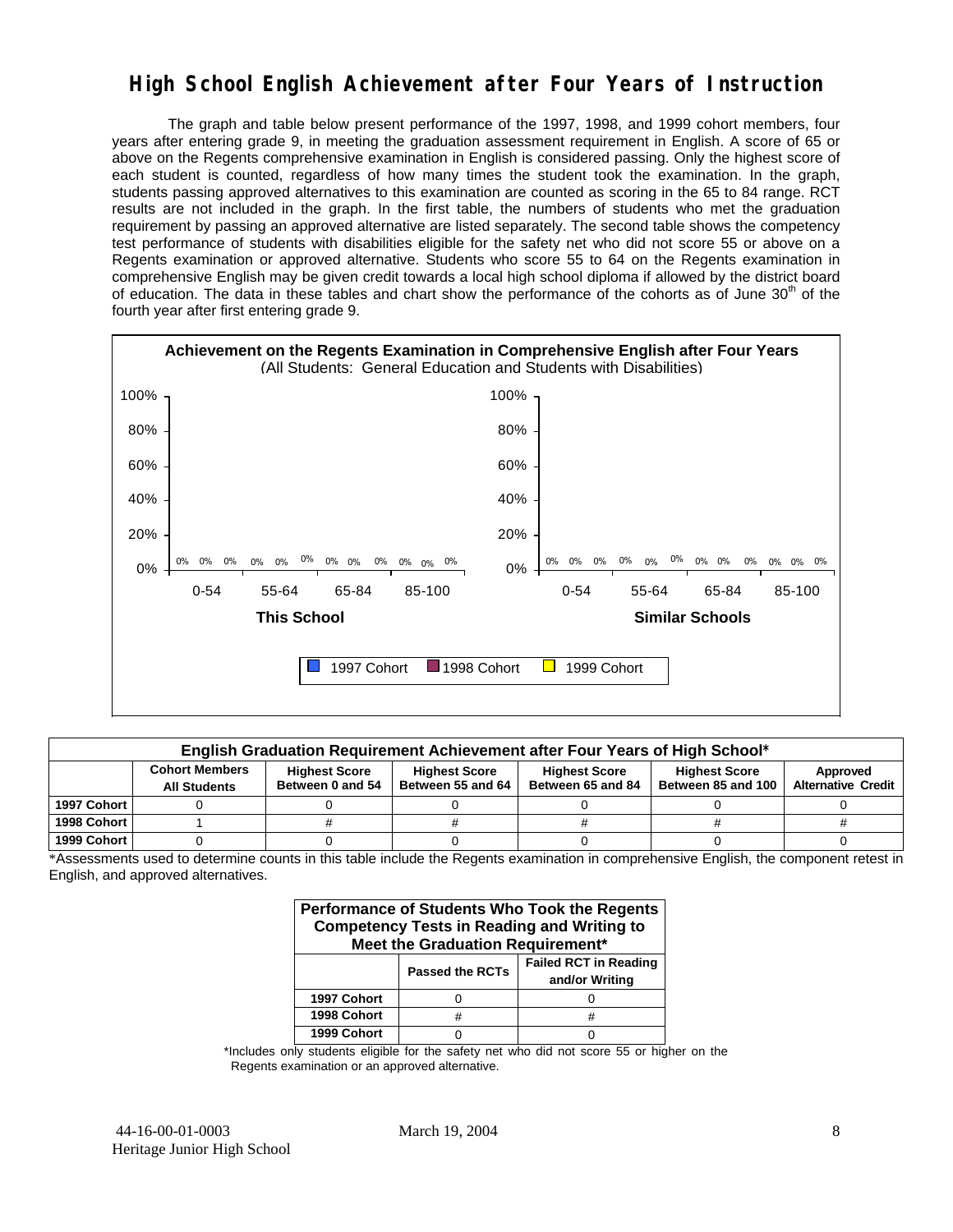# **High School Mathematics Achievement after Four Years of Instruction**

The graph and table below present performance of the 1997, 1998, and 1999 cohort members, four years after entering grade 9, in meeting the graduation assessment requirement in mathematics. A score of 65 or above on a Regents examination in mathematics is considered passing. Only the highest score of each student is counted, regardless of how many times the student took the examination. In the graph, students passing approved alternatives to these examinations are counted as scoring in the 65 to 84 range. RCT results are not included in the graph. In the first table, the numbers of students who met the graduation requirement by passing an approved alternative are listed separately. The second table shows the competency test performance of students with disabilities eligible for the safety net who did not score 55 or above on a Regents examination or approved alternative. Students who score 55 to 64 on a Regents examination in mathematics may be given credit towards a local high school diploma if allowed by the district board of education. The data in these tables and chart show the performance of the cohorts as of June  $30<sup>th</sup>$  of the fourth year after first entering grade 9.



| Mathematics Graduation Requirement Achievement after Four Years of High School* |                                                                                                                                   |                  |                   |                   |                    |                           |  |  |  |  |  |
|---------------------------------------------------------------------------------|-----------------------------------------------------------------------------------------------------------------------------------|------------------|-------------------|-------------------|--------------------|---------------------------|--|--|--|--|--|
|                                                                                 | <b>Highest Score</b><br><b>Highest Score</b><br><b>Highest Score</b><br>Approved<br><b>Cohort Members</b><br><b>Highest Score</b> |                  |                   |                   |                    |                           |  |  |  |  |  |
|                                                                                 | <b>All Students</b>                                                                                                               | Between 0 and 54 | Between 55 and 64 | Between 65 and 84 | Between 85 and 100 | <b>Alternative Credit</b> |  |  |  |  |  |
| 1997 Cohort                                                                     |                                                                                                                                   |                  |                   |                   |                    |                           |  |  |  |  |  |
| 1998 Cohort                                                                     |                                                                                                                                   |                  |                   |                   |                    |                           |  |  |  |  |  |
| 1999 Cohort                                                                     |                                                                                                                                   |                  |                   |                   |                    |                           |  |  |  |  |  |

\*Assessments used to determine counts in this table include a Regents examination in mathematics, the component retest in mathematics and approved alternatives.

| <b>Performance of Students Who Took the Regents</b><br><b>Competency Test in Mathematics to Meet the</b><br><b>Graduation Requirement*</b> |  |  |  |  |  |  |  |  |  |
|--------------------------------------------------------------------------------------------------------------------------------------------|--|--|--|--|--|--|--|--|--|
| <b>Failed at Least</b><br><b>Passed the RCT</b><br>One RCT                                                                                 |  |  |  |  |  |  |  |  |  |
| 1997 Cohort                                                                                                                                |  |  |  |  |  |  |  |  |  |
| 1998 Cohort                                                                                                                                |  |  |  |  |  |  |  |  |  |
| 1999 Cohort                                                                                                                                |  |  |  |  |  |  |  |  |  |

\*Includes only students eligible for the safety net who did not score 55 or higher on the Regents examination or an approved alternative.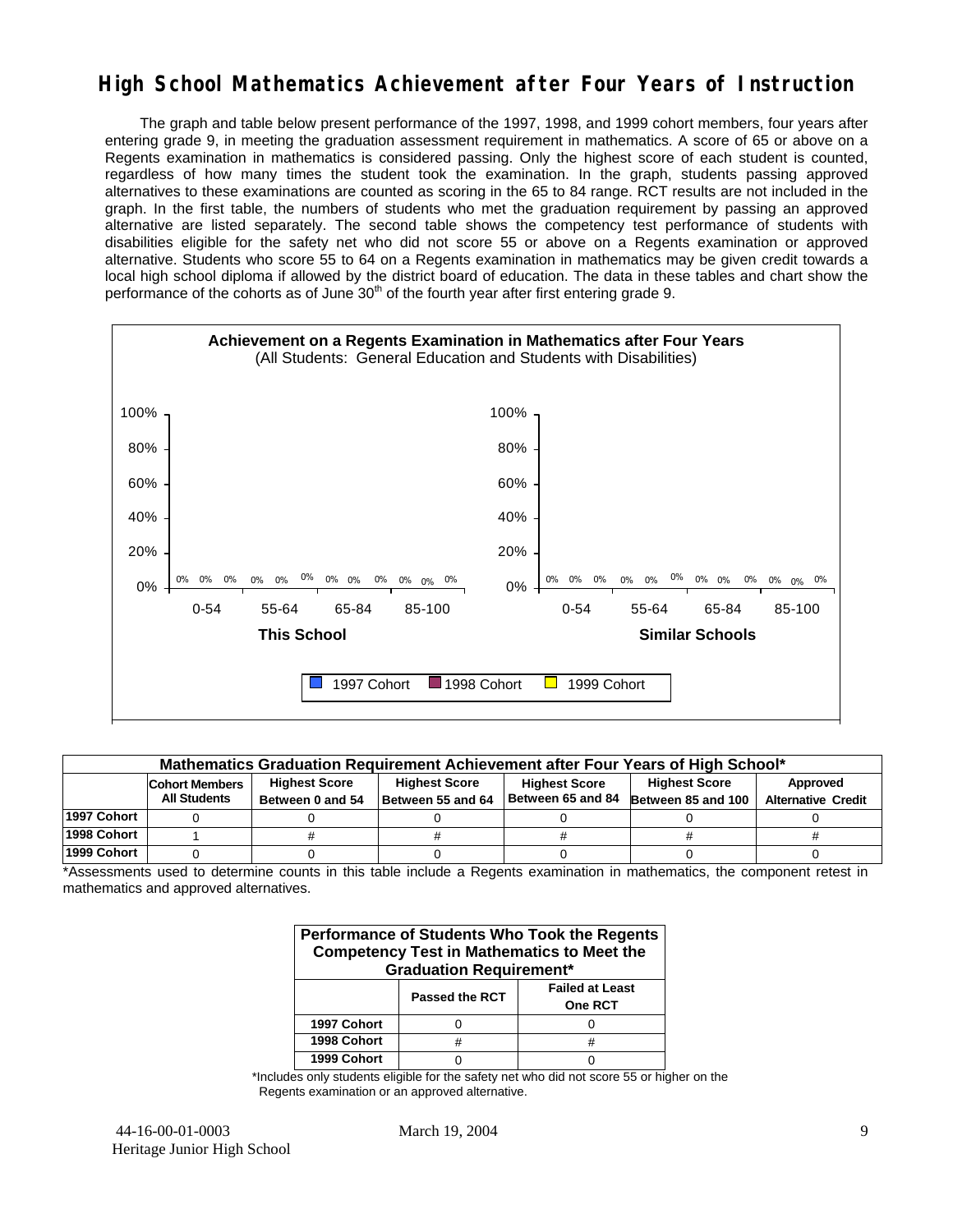# **Analysis of Student Subgroup Performance**

Historically, on State assessments the average performance of Black, Hispanic, and Native American students has been lower than that of White and Asian students. Similarly, students from lowincome families have not performed as well as those from higher income families. A high priority of the Board of Regents is to eliminate these gaps in student performance. In addition, Title I of the federal Elementary and Secondary Education Act includes explicit requirements "to ensure that students served by Title I are given the same opportunity to achieve to high standards and are held to the same high expectations as all students in each State."

This section of the school report card provides performance data for two years by racial/ethnic group, disability status, gender, English proficiency status, income level, and migrant status. The purpose of the student subgroup analyses is to determine if students who perform below the standards in any school tend to fall into particular groups, such as minority students, limited English proficient students, or economically disadvantaged students. If these analyses provide evidence that students in one of the groups achieve at a lower level than other students, the school and community should examine the reasons for this lower performance and make necessary changes in curriculum, instruction, and student support services to remedy these performance gaps. If your school did not report data for the 2002-03 school year for a subject and grade, a table showing data for subgroups in that subject and grade will not be included in the *Analysis*.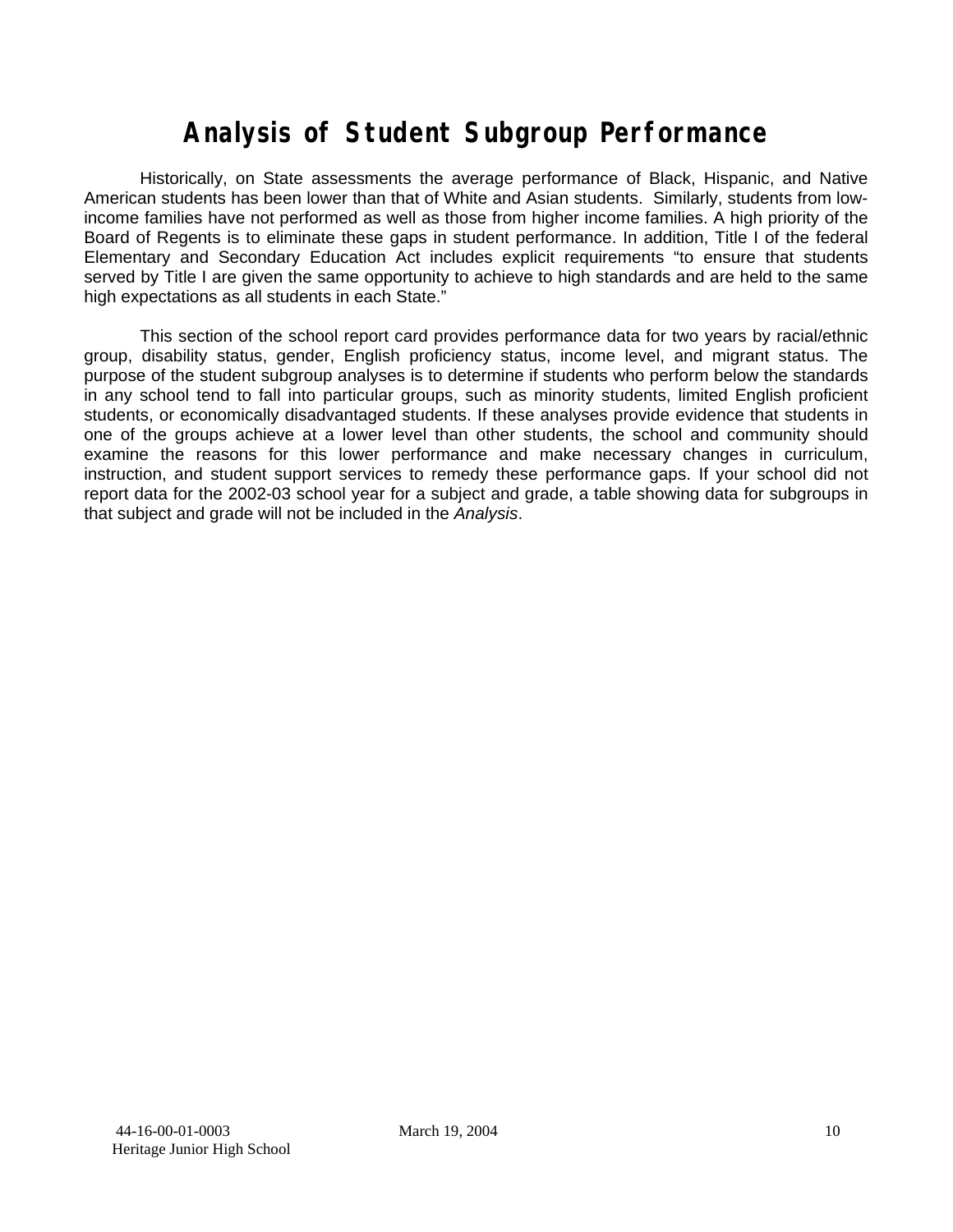## English Language Arts

|                                              |                |         | ັ<br>$2001 - 02$                                                  |     | 2002-03       |             |                                                                   |     |  |
|----------------------------------------------|----------------|---------|-------------------------------------------------------------------|-----|---------------|-------------|-------------------------------------------------------------------|-----|--|
| <b>Student Subgroup</b>                      | <b>Tested</b>  |         | <b>Percentages of Tested</b><br><b>Students Scoring at Levels</b> |     | <b>Tested</b> |             | <b>Percentages of Tested</b><br><b>Students Scoring at Levels</b> |     |  |
|                                              |                | $2 - 4$ | $3 - 4$                                                           | 4   |               | $2 - 4$     | $3 - 4$                                                           | 4   |  |
| <b>Results by Race/Ethnicity</b>             |                |         |                                                                   |     |               |             |                                                                   |     |  |
| American Indian/Alaskan Native               | $\mathbf 0$    | 0%      | 0%                                                                | 0%  | $\mathbf 0$   | 0%          | 0%                                                                | 0%  |  |
| <b>Black</b>                                 | 75             | 71%     | 12%                                                               | 0%  | 75            | 71%         | 12%                                                               | 1%  |  |
| Hispanic                                     | 65             | 77%     | 11%                                                               | 0%  | 72            | 81%         | 17%                                                               | 1%  |  |
| Asian or Pacific Islander                    | $\overline{7}$ | 100%    | 29%                                                               | 29% | 5             | 80%         | 40%                                                               | 20% |  |
| White                                        | 80             | 94%     | 44%                                                               | 16% | 114           | 96%         | 46%                                                               | 5%  |  |
| Total                                        | 227            | 81%     | 23%                                                               | 7%  | 266           | 85%         | 28%                                                               | 3%  |  |
| Small Group Totals (s)                       | $\Omega$       | 0%      | 0%                                                                | 0%  | $\Omega$      | 0%          | 0%                                                                | 0%  |  |
| <b>Results by Disability Status</b>          |                |         |                                                                   |     |               |             |                                                                   |     |  |
| General-education students                   | 202            | 86%     | 26%                                                               | 7%  | 235           | 90%         | 32%                                                               | 4%  |  |
| Students with disabilities                   | 25             | 48%     | 0%                                                                | 0%  | 31            | 45%         | 0%                                                                | 0%  |  |
| Total                                        | 227            | 81%     | 23%                                                               | 7%  | 266           | 85%         | 28%                                                               | 3%  |  |
| <b>Results by Gender</b>                     |                |         |                                                                   |     |               |             |                                                                   |     |  |
| Female                                       | 107            | 87%     | 31%                                                               | 9%  | 130           | 89%         | 35%                                                               | 3%  |  |
| Male                                         | 120            | 77%     | 17%                                                               | 4%  | 136           | 80%         | 22%                                                               | 4%  |  |
| Total                                        | 227            | 81%     | 23%                                                               | 7%  | 266           | 85%         | 28%                                                               | 3%  |  |
| <b>Results by English Proficiency Status</b> |                |         |                                                                   |     |               |             |                                                                   |     |  |
| English proficient                           | 197            | 82%     | 25%                                                               | 7%  | 263           | s           | s                                                                 | s   |  |
| Limited English proficient                   | 30             | 77%     | 13%                                                               | 3%  | 3             | $\mathbf s$ | s                                                                 | s   |  |
| Total                                        | 227            | 81%     | 23%                                                               | 7%  | 266           | 85%         | 28%                                                               | 3%  |  |
| <b>Results by Income Level</b>               |                |         |                                                                   |     |               |             |                                                                   |     |  |
| Economically disadvantaged                   | 108            | 72%     | 7%                                                                | 3%  | 129           | 75%         | 12%                                                               | 0%  |  |
| Not disadvantaged                            | 119            | 90%     | 38%                                                               | 10% | 137           | 93%         | 43%                                                               | 7%  |  |
| Total                                        | 227            | 81%     | 23%                                                               | 7%  | 266           | 85%         | 28%                                                               | 3%  |  |
| <b>Results by Migrant Status</b>             |                |         |                                                                   |     |               |             |                                                                   |     |  |
| Migrant family                               | $\mathbf 0$    | 0%      | 0%                                                                | 0%  | 0             | 0%          | 0%                                                                | 0%  |  |
| Not migrant family                           | 227            | 81%     | 23%                                                               | 7%  | 266           | 85%         | 28%                                                               | 3%  |  |
| Total                                        | 227            | 81%     | 23%                                                               | 7%  | 266           | 85%         | 28%                                                               | 3%  |  |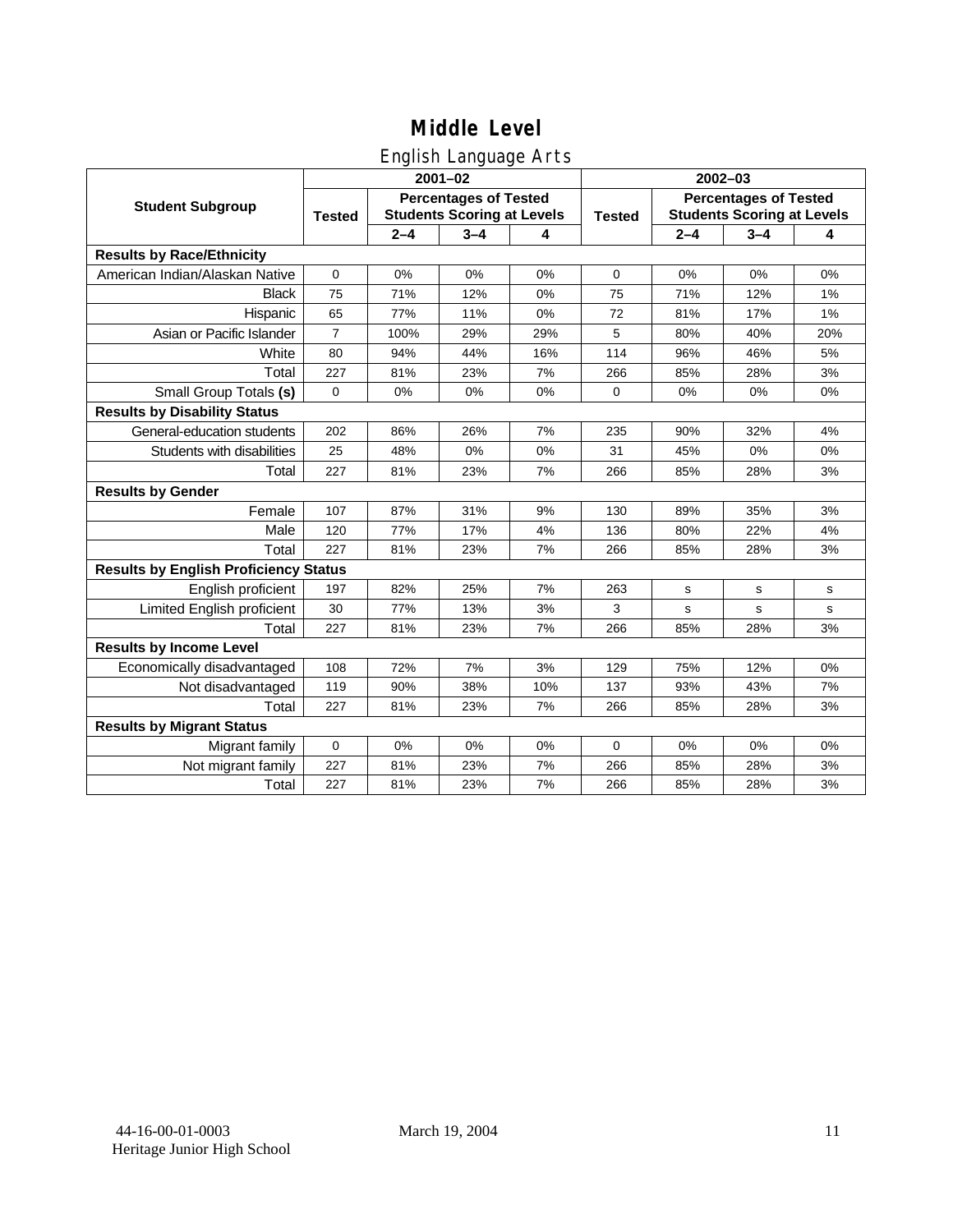### Mathematics

|                                              |               |         | $2001 - 02$                                                       |    | $2002 - 03$    |                                                                   |         |    |
|----------------------------------------------|---------------|---------|-------------------------------------------------------------------|----|----------------|-------------------------------------------------------------------|---------|----|
| <b>Student Subgroup</b>                      | <b>Tested</b> |         | <b>Percentages of Tested</b><br><b>Students Scoring at Levels</b> |    | <b>Tested</b>  | <b>Percentages of Tested</b><br><b>Students Scoring at Levels</b> |         |    |
|                                              |               | $2 - 4$ | $3 - 4$                                                           | 4  |                | $2 - 4$                                                           | $3 - 4$ | 4  |
| <b>Results by Race/Ethnicity</b>             |               |         |                                                                   |    |                |                                                                   |         |    |
| American Indian/Alaskan Native               | $\Omega$      | 0%      | 0%                                                                | 0% | $\Omega$       | 0%                                                                | 0%      | 0% |
| <b>Black</b>                                 | 70            | 54%     | 4%                                                                | 0% | 71             | 55%                                                               | 7%      | 0% |
| Hispanic                                     | 71            | 55%     | 7%                                                                | 0% | 69             | 75%                                                               | 14%     | 3% |
| Asian or Pacific Islander                    | 10            | 90%     | 20%                                                               | 0% | 8              | 75%                                                               | 38%     | 0% |
| White                                        | 85            | 76%     | 31%                                                               | 0% | 118            | 82%                                                               | 46%     | 6% |
| Total                                        | 236           | 64%     | 15%                                                               | 0% | 266            | 73%                                                               | 27%     | 3% |
| Small Group Totals (s)                       | 0             | 0%      | 0%                                                                | 0% | $\Omega$       | 0%                                                                | 0%      | 0% |
| <b>Results by Disability Status</b>          |               |         |                                                                   |    |                |                                                                   |         |    |
| General-education students                   | 210           | 70%     | 17%                                                               | 0% | 239            | 77%                                                               | 29%     | 4% |
| Students with disabilities                   | 26            | 12%     | 4%                                                                | 0% | 27             | 33%                                                               | 7%      | 0% |
| Total                                        | 236           | 64%     | 15%                                                               | 0% | 266            | 73%                                                               | 27%     | 3% |
| <b>Results by Gender</b>                     |               |         |                                                                   |    |                |                                                                   |         |    |
| Female                                       | 116           | 61%     | 17%                                                               | 0% | 131            | 79%                                                               | 25%     | 3% |
| Male                                         | 120           | 67%     | 13%                                                               | 0% | 135            | 67%                                                               | 29%     | 4% |
| Total                                        | 236           | 64%     | 15%                                                               | 0% | 266            | 73%                                                               | 27%     | 3% |
| <b>Results by English Proficiency Status</b> |               |         |                                                                   |    |                |                                                                   |         |    |
| English proficient                           | 201           | 65%     | 16%                                                               | 0% | 259            | 75%                                                               | 27%     | 3% |
| Limited English proficient                   | 35            | 57%     | 11%                                                               | 0% | $\overline{7}$ | 14%                                                               | 14%     | 0% |
| Total                                        | 236           | 64%     | 15%                                                               | 0% | 266            | 73%                                                               | 27%     | 3% |
| <b>Results by Income Level</b>               |               |         |                                                                   |    |                |                                                                   |         |    |
| Economically disadvantaged                   | 110           | 50%     | 8%                                                                | 0% | 122            | 62%                                                               | 9%      | 0% |
| Not disadvantaged                            | 126           | 76%     | 21%                                                               | 0% | 144            | 82%                                                               | 42%     | 6% |
| Total                                        | 236           | 64%     | 15%                                                               | 0% | 266            | 73%                                                               | 27%     | 3% |
| <b>Results by Migrant Status</b>             |               |         |                                                                   |    |                |                                                                   |         |    |
| Migrant family                               | 0             | 0%      | 0%                                                                | 0% | $\Omega$       | 0%                                                                | 0%      | 0% |
| Not migrant family                           | 236           | 64%     | 15%                                                               | 0% | 266            | 73%                                                               | 27%     | 3% |
| Total                                        | 236           | 64%     | 15%                                                               | 0% | 266            | 73%                                                               | 27%     | 3% |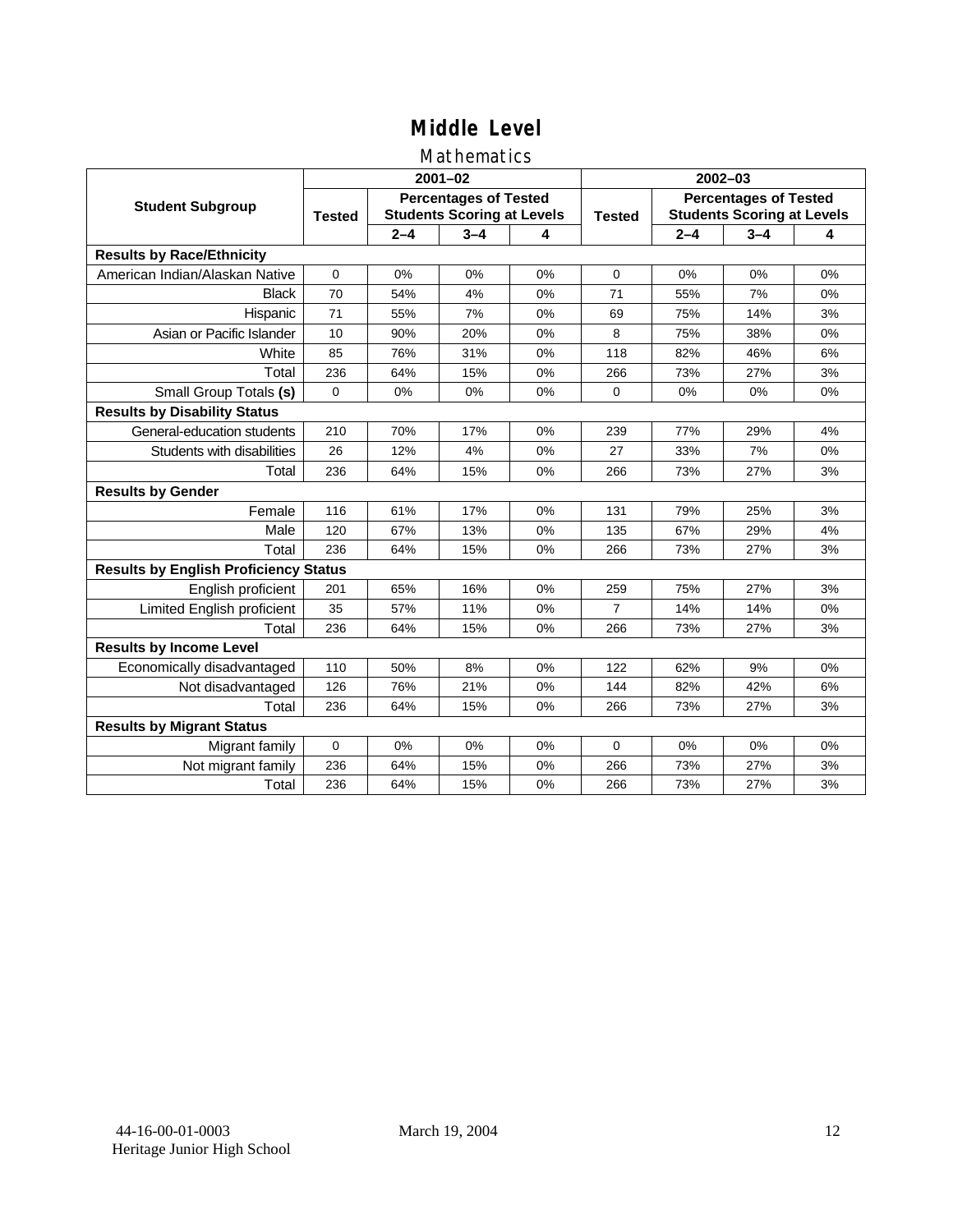### Science

|                                              |                 |         | $2001 - 02$                                                       |       |               | $2002 - 03$                                                       |         |     |  |
|----------------------------------------------|-----------------|---------|-------------------------------------------------------------------|-------|---------------|-------------------------------------------------------------------|---------|-----|--|
| <b>Student Subgroup</b>                      | <b>Tested</b>   |         | <b>Percentages of Tested</b><br><b>Students Scoring at Levels</b> |       | <b>Tested</b> | <b>Percentages of Tested</b><br><b>Students Scoring at Levels</b> |         |     |  |
|                                              |                 | $2 - 4$ | $3 - 4$                                                           | 4     |               | $2 - 4$                                                           | $3 - 4$ | 4   |  |
| <b>Results by Race/Ethnicity</b>             |                 |         |                                                                   |       |               |                                                                   |         |     |  |
| American Indian/Alaskan Native               | $\Omega$        | 0%      | 0%                                                                | 0%    | $\Omega$      | 0%                                                                | 0%      | 0%  |  |
| <b>Black</b>                                 | 46              | 91%     | 46%                                                               | 0%    | 53            | 89%                                                               | 40%     | 0%  |  |
| Hispanic                                     | 55              | 87%     | 31%                                                               | 0%    | 63            | 95%                                                               | 51%     | 3%  |  |
| Asian or Pacific Islander                    | 5               | 100%    | 80%                                                               | 20%   | 8             | 75%                                                               | 50%     | 13% |  |
| White                                        | 43              | 98%     | 65%                                                               | $0\%$ | 111           | 99%                                                               | 86%     | 20% |  |
| Total                                        | 149             | 92%     | 47%                                                               | 1%    | 235           | 95%                                                               | 65%     | 11% |  |
| Small Group Totals (s)                       | 0               | 0%      | 0%                                                                | 0%    | 0             | 0%                                                                | 0%      | 0%  |  |
| <b>Results by Disability Status</b>          |                 |         |                                                                   |       |               |                                                                   |         |     |  |
| General-education students                   | 133             | 94%     | 50%                                                               | 1%    | 217           | 96%                                                               | 66%     | 11% |  |
| Students with disabilities                   | 16              | 75%     | 25%                                                               | $0\%$ | 18            | 83%                                                               | 44%     | 6%  |  |
| Total                                        | 149             | 92%     | 47%                                                               | 1%    | 235           | 95%                                                               | 65%     | 11% |  |
| <b>Results by Gender</b>                     |                 |         |                                                                   |       |               |                                                                   |         |     |  |
| Female                                       | 67              | 99%     | 36%                                                               | $0\%$ | 117           | 95%                                                               | 61%     | 9%  |  |
| Male                                         | 82              | 87%     | 56%                                                               | $1\%$ | 118           | 95%                                                               | 69%     | 13% |  |
| Total                                        | 149             | 92%     | 47%                                                               | 1%    | 235           | 95%                                                               | 65%     | 11% |  |
| <b>Results by English Proficiency Status</b> |                 |         |                                                                   |       |               |                                                                   |         |     |  |
| English proficient                           | 127             | 92%     | 54%                                                               | 1%    | 229           | 96%                                                               | 66%     | 11% |  |
| <b>Limited English proficient</b>            | $\overline{22}$ | 91%     | 9%                                                                | $0\%$ | 6             | 50%                                                               | 17%     | 0%  |  |
| Total                                        | 149             | 92%     | 47%                                                               | 1%    | 235           | 95%                                                               | 65%     | 11% |  |
| <b>Results by Income Level</b>               |                 |         |                                                                   |       |               |                                                                   |         |     |  |
| Economically disadvantaged                   | 83              | 90%     | 30%                                                               | 0%    | 106           | 91%                                                               | 50%     | 1%  |  |
| Not disadvantaged                            | 66              | 94%     | 68%                                                               | 2%    | 129           | 98%                                                               | 77%     | 19% |  |
| Total                                        | 149             | 92%     | 47%                                                               | 1%    | 235           | 95%                                                               | 65%     | 11% |  |
| <b>Results by Migrant Status</b>             |                 |         |                                                                   |       |               |                                                                   |         |     |  |
| Migrant family                               | 0               | 0%      | 0%                                                                | 0%    | 0             | $0\%$                                                             | 0%      | 0%  |  |
| Not migrant family                           | 149             | 92%     | 47%                                                               | 1%    | 235           | 95%                                                               | 65%     | 11% |  |
| Total                                        | 149             | 92%     | 47%                                                               | 1%    | 235           | 95%                                                               | 65%     | 11% |  |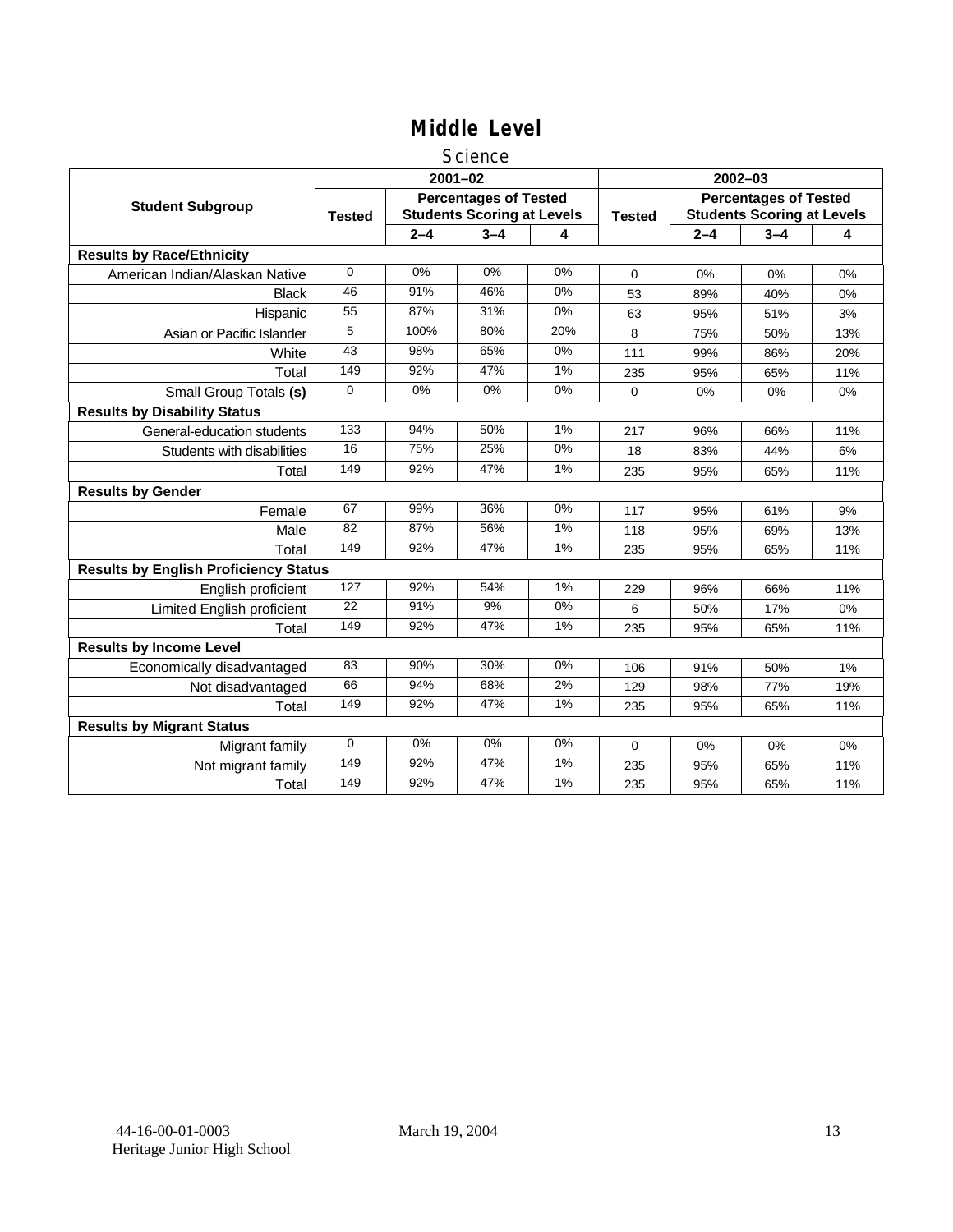## **1998 and 1999 High School Cohorts**

General-education students who first entered ninth grade in 1998 or 1999 must score 55 or higher on Regents English and mathematics examinations to graduate. During the phase-in of the Regents examination graduation requirements, all students (with district board of education approval) may qualify for a local diploma by earning a score of 55–64 on the required Regents examinations; a score of 65 or higher is required for a Regents diploma. Students with disabilities and certain students with a Section 504 Accomodation Plan may qualify for a local diploma by passing Regents competency tests. The data in these tables show the performance of the cohorts as of June 30<sup>th</sup> of the fourth year after first entering grade 9.

#### **Performance on the English Assessment Requirement for Graduation**

|                                              |                 |                | 1998 Cohort    |                          |                           |                 |                | 1999 Cohort              |                                                                                                                                                                                                                                                           |                                                          |
|----------------------------------------------|-----------------|----------------|----------------|--------------------------|---------------------------|-----------------|----------------|--------------------------|-----------------------------------------------------------------------------------------------------------------------------------------------------------------------------------------------------------------------------------------------------------|----------------------------------------------------------|
|                                              |                 |                |                | <b>Count of Students</b> | <b>Percent</b>            |                 |                | <b>Count of Students</b> | <b>Percent</b><br><b>Meeting</b><br>Gradua-<br>Pass-<br>tion<br>ed<br>Require-<br><b>RCTs</b><br>ment<br>$\mathbf 0$<br>0%<br>$\overline{0}$<br>0%<br>0%<br>0<br>0%<br>$\overline{0}$<br>0%<br>0<br>0<br>0%<br>$\overline{0}$<br>0%<br>0<br>0%<br>0<br>0% |                                                          |
|                                              |                 |                | by Score       |                          | <b>Meeting</b>            | <b>Students</b> |                | by Score                 |                                                                                                                                                                                                                                                           | 0%<br>0%<br>0%<br>0%<br>0%<br>0%<br>0%<br>0%<br>0%<br>0% |
| <b>Student Subgroup</b>                      | <b>Students</b> | <b>Regents</b> |                | Pass-                    | Gradu-                    | in              | <b>Regents</b> |                          |                                                                                                                                                                                                                                                           |                                                          |
|                                              | in Cohort       | $55 -$<br>64   | $65 -$<br>100  | ed<br><b>RCTs</b>        | ation<br>Require-<br>ment | <b>Cohort</b>   | $55 -$<br>64   | $65 -$<br>100            |                                                                                                                                                                                                                                                           |                                                          |
| <b>Results by Race/Ethnicity</b>             |                 |                |                |                          |                           |                 |                |                          |                                                                                                                                                                                                                                                           |                                                          |
| American Indian/Alaskan Native               | 0               | 0              | $\mathbf 0$    | $\mathbf 0$              | 0%                        | 0               | 0              | 0                        |                                                                                                                                                                                                                                                           |                                                          |
| <b>Black</b>                                 | $\Omega$        | $\Omega$       | $\Omega$       | $\Omega$                 | 0%                        | $\Omega$        | $\Omega$       | $\overline{0}$           |                                                                                                                                                                                                                                                           |                                                          |
| Hispanic                                     | 0               | 0              | $\mathbf 0$    | $\mathbf 0$              | 0%                        | 0               | 0              | $\Omega$                 |                                                                                                                                                                                                                                                           |                                                          |
| Asian or Pacific Islander                    | $\mathbf 0$     | 0              | $\Omega$       | $\Omega$                 | 0%                        | 0               | $\overline{0}$ | $\Omega$                 |                                                                                                                                                                                                                                                           |                                                          |
| White                                        | $\overline{1}$  | s              | $\mathbf s$    | $\mathbf s$              | s                         | 0               | $\mathbf 0$    | 0                        |                                                                                                                                                                                                                                                           |                                                          |
| Total                                        | $\mathbf{1}$    | s              | $\mathbf s$    | $\mathbf s$              | s                         | 0               | $\mathbf 0$    | 0                        |                                                                                                                                                                                                                                                           |                                                          |
| Small Group Totals (s)                       | $\mathbf{1}$    | $\Omega$       | $\overline{0}$ | $\Omega$                 | 0%                        | 0               | $\overline{0}$ | 0                        |                                                                                                                                                                                                                                                           |                                                          |
| <b>Results by Disability Status</b>          |                 |                |                |                          |                           |                 |                |                          |                                                                                                                                                                                                                                                           |                                                          |
| General-education students                   | $\mathbf{1}$    | s              | s              | s                        | s                         | 0               | $\mathbf 0$    | 0                        |                                                                                                                                                                                                                                                           |                                                          |
| Students with disabilities                   | $\mathbf 0$     | s              | s              | s                        | s                         | 0               | $\mathbf 0$    | 0                        |                                                                                                                                                                                                                                                           |                                                          |
| Total                                        | 1               | s              | s              | s                        | s                         | 0               | $\mathbf 0$    | 0                        | 0                                                                                                                                                                                                                                                         |                                                          |
| <b>Results by Gender</b>                     |                 |                |                |                          |                           |                 |                |                          |                                                                                                                                                                                                                                                           |                                                          |
| Female                                       | 0               | s              | s              | s                        | s                         | $\mathbf 0$     | $\mathbf 0$    | $\Omega$                 | $\mathbf 0$                                                                                                                                                                                                                                               |                                                          |
| Male                                         | 1               | s              | s              | s                        | s                         | 0               | $\mathbf 0$    | 0                        | $\Omega$                                                                                                                                                                                                                                                  |                                                          |
| Total                                        | $\mathbf{1}$    | s              | s              | s                        | s                         | 0               | $\Omega$       | $\Omega$                 | 0                                                                                                                                                                                                                                                         |                                                          |
| <b>Results by English Proficiency Status</b> |                 |                |                |                          |                           |                 |                |                          |                                                                                                                                                                                                                                                           |                                                          |
| English proficient                           | 1               | s              | s              | s                        | s                         | 0               | 0              | 0                        | $\mathbf 0$                                                                                                                                                                                                                                               |                                                          |
| Limited English proficient                   | 0               | s              | s              | $\mathbf s$              | s                         | 0               | $\mathbf 0$    | 0                        | 0                                                                                                                                                                                                                                                         |                                                          |
| Total                                        | 1               | s              | s              | s                        | s                         | $\Omega$        | $\Omega$       | 0                        | $\Omega$                                                                                                                                                                                                                                                  |                                                          |
| <b>Results by Income Level</b>               |                 |                |                |                          |                           |                 |                |                          |                                                                                                                                                                                                                                                           |                                                          |
| Economically disadvantaged                   | $\mathbf 0$     | s              | s              | s                        | $\mathbf s$               | 0               | $\mathbf 0$    | 0                        | $\mathbf 0$                                                                                                                                                                                                                                               |                                                          |
| Not disadvantaged                            | $\mathbf{1}$    | s              | s              | s                        | s                         | 0               | $\mathbf 0$    | 0                        | 0                                                                                                                                                                                                                                                         |                                                          |
| Total                                        | 1               | s              | s              | s                        | s                         | $\Omega$        | $\overline{0}$ | $\Omega$                 | $\Omega$                                                                                                                                                                                                                                                  |                                                          |
| <b>Results by Migrant Status</b>             |                 |                |                |                          |                           |                 |                |                          |                                                                                                                                                                                                                                                           |                                                          |
| Migrant family                               | 0               | s              | s              | $\mathbf s$              | s                         | $\mathbf 0$     | 0              | 0                        | $\mathbf 0$                                                                                                                                                                                                                                               | 0%                                                       |
| Not migrant family                           | 1               | s              | s              | s                        | s                         | 0               | 0              | 0                        | $\mathbf 0$                                                                                                                                                                                                                                               | 0%                                                       |
| Total                                        | $\mathbf{1}$    | s              | s              | s                        | s                         | 0               | $\overline{0}$ | $\Omega$                 | $\overline{0}$                                                                                                                                                                                                                                            | 0%                                                       |

### **after Four Years of High School**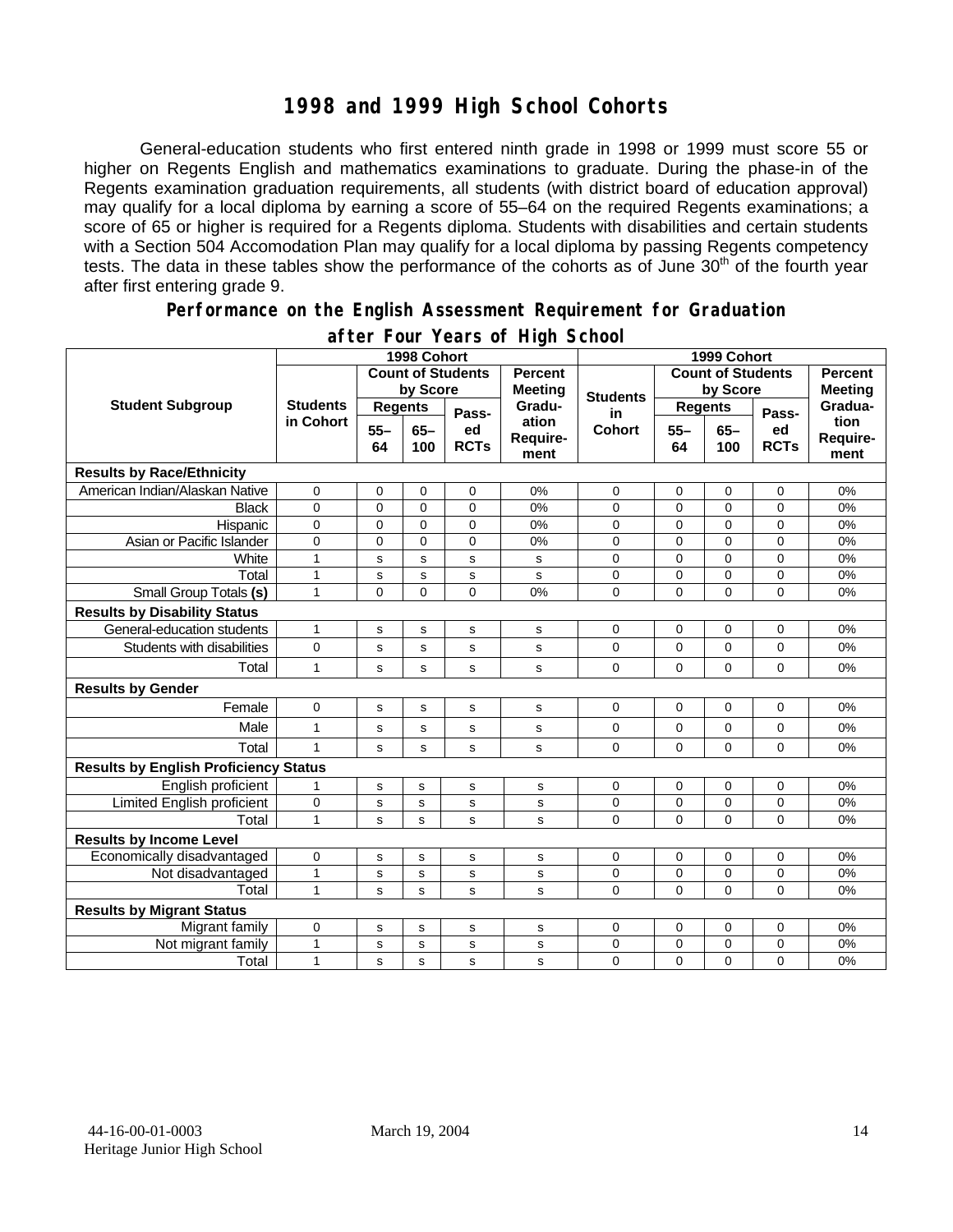### **Performance on the Mathematics Assessment Requirement for Graduation after Four Years of High School**

|                                              | 0. aaaation artor room roors on riigir conoon<br>1998 Cohort |                          |             |             |                   | 1999 Cohort         |                          |             |                            |                |
|----------------------------------------------|--------------------------------------------------------------|--------------------------|-------------|-------------|-------------------|---------------------|--------------------------|-------------|----------------------------|----------------|
| <b>Student Subgroup</b>                      |                                                              | <b>Count of Students</b> |             |             | <b>Percent</b>    |                     | <b>Count of Students</b> |             |                            | <b>Percent</b> |
|                                              | <b>Students</b><br>in<br><b>Cohort</b>                       | by Score                 |             |             | <b>Meeting</b>    |                     | by Score                 |             |                            | <b>Meeting</b> |
|                                              |                                                              | <b>Regents</b>           |             |             | Gradu-            | <b>Students</b>     | <b>Regents</b>           |             |                            | Gradua-        |
|                                              |                                                              | $55 -$                   | $65-$       | Pass-<br>ed | ation<br>Require- | in<br><b>Cohort</b> | $55 -$                   | $65-$       | Pass-<br>ed<br><b>RCTs</b> | tion           |
|                                              |                                                              | 64                       | 100         | <b>RCTs</b> |                   |                     | 64                       | 100         |                            | Require-       |
|                                              |                                                              |                          |             |             | ment              |                     |                          |             |                            | ment           |
| <b>Results by Race/Ethnicity</b>             |                                                              |                          |             |             |                   |                     |                          |             |                            |                |
| American Indian/Alaskan Native               | 0                                                            | 0                        | $\mathbf 0$ | $\mathbf 0$ | 0%                | 0                   | 0                        | 0           | $\mathbf 0$                | 0%             |
| <b>Black</b>                                 | 0                                                            | $\mathbf 0$              | $\mathbf 0$ | 0           | 0%                | 0                   | $\mathbf 0$              | $\mathbf 0$ | 0                          | 0%             |
| Hispanic                                     | $\Omega$                                                     | $\mathbf 0$              | $\Omega$    | $\Omega$    | 0%                | 0                   | $\Omega$                 | $\Omega$    | $\Omega$                   | 0%             |
| Asian or Pacific Islander                    | 0                                                            | $\mathbf 0$              | $\Omega$    | $\Omega$    | 0%                | $\Omega$            | $\Omega$                 | $\Omega$    | $\Omega$                   | 0%             |
| White                                        | $\mathbf{1}$                                                 | s                        | s           | s           | s                 | $\Omega$            | $\Omega$                 | $\Omega$    | 0                          | 0%             |
| Total                                        | 1                                                            | s                        | s           | s           | s                 | 0                   | $\mathbf 0$              | 0           | 0                          | 0%             |
| <b>Small Group Totals (s)</b>                | $\mathbf{1}$                                                 | 0                        | 1           | $\Omega$    | 100%              | 0                   | $\mathbf 0$              | $\mathbf 0$ | 0                          | 0%             |
| <b>Results by Disability Status</b>          |                                                              |                          |             |             |                   |                     |                          |             |                            |                |
| General-education students                   | $\mathbf{1}$                                                 | s                        | $\mathbf s$ | s           | s                 | 0                   | 0                        | 0           | 0                          | 0%             |
| Students with disabilities                   | 0                                                            | $\mathbf s$              | s           | s           | s                 | 0                   | $\mathbf 0$              | 0           | 0                          | 0%             |
| Total                                        | $\mathbf{1}$                                                 | s                        | s           | s           | s                 | $\Omega$            | $\Omega$                 | $\Omega$    | $\Omega$                   | 0%             |
| <b>Results by Gender</b>                     |                                                              |                          |             |             |                   |                     |                          |             |                            |                |
| Female                                       | $\mathbf 0$                                                  | s                        | s           | s           | s                 | $\mathbf 0$         | $\mathbf 0$              | $\mathbf 0$ | $\mathbf 0$                | 0%             |
| Male                                         | $\mathbf{1}$                                                 | $\mathbf s$              | $\mathbf s$ | s           | s                 | 0                   | $\mathbf 0$              | $\mathbf 0$ | 0                          | 0%             |
| Total                                        | $\mathbf{1}$                                                 | s                        | s           | s           | s                 | $\mathbf 0$         | $\Omega$                 | $\mathbf 0$ | 0                          | 0%             |
| <b>Results by English Proficiency Status</b> |                                                              |                          |             |             |                   |                     |                          |             |                            |                |
| English proficient                           | 1                                                            | s                        | s           | s           | s                 | 0                   | 0                        | 0           | $\mathbf 0$                | 0%             |
| <b>Limited English proficient</b>            | 0                                                            | $\mathbf s$              | s           | s           | s                 | 0                   | 0                        | $\mathbf 0$ | 0                          | 0%             |
| Total                                        | $\mathbf{1}$                                                 | s                        | s           | s           | s                 | $\Omega$            | $\Omega$                 | $\Omega$    | $\Omega$                   | 0%             |
| <b>Results by Income Level</b>               |                                                              |                          |             |             |                   |                     |                          |             |                            |                |
| Economically disadvantaged                   | 0                                                            | s                        | s           | s           | s                 | 0                   | 0                        | 0           | 0                          | 0%             |
| Not disadvantaged                            | $\mathbf{1}$                                                 | s                        | s           | s           | $\mathbf S$       | 0                   | 0                        | 0           | 0                          | 0%             |
| Total                                        | $\mathbf{1}$                                                 | s                        | s           | s           | s                 | 0                   | $\mathbf 0$              | $\mathbf 0$ | 0                          | 0%             |
| <b>Results by Migrant Status</b>             |                                                              |                          |             |             |                   |                     |                          |             |                            |                |
| Migrant family                               | 0                                                            | s                        | s           | s           | s                 | 0                   | 0                        | 0           | 0                          | 0%             |
| Not migrant family                           | $\mathbf{1}$                                                 | s                        | s           | s           | s                 | 0                   | 0                        | 0           | 0                          | 0%             |
| Total                                        | $\mathbf{1}$                                                 | $\mathbf s$              | s           | s           | s                 | 0                   | $\mathbf 0$              | $\mathbf 0$ | 0                          | 0%             |